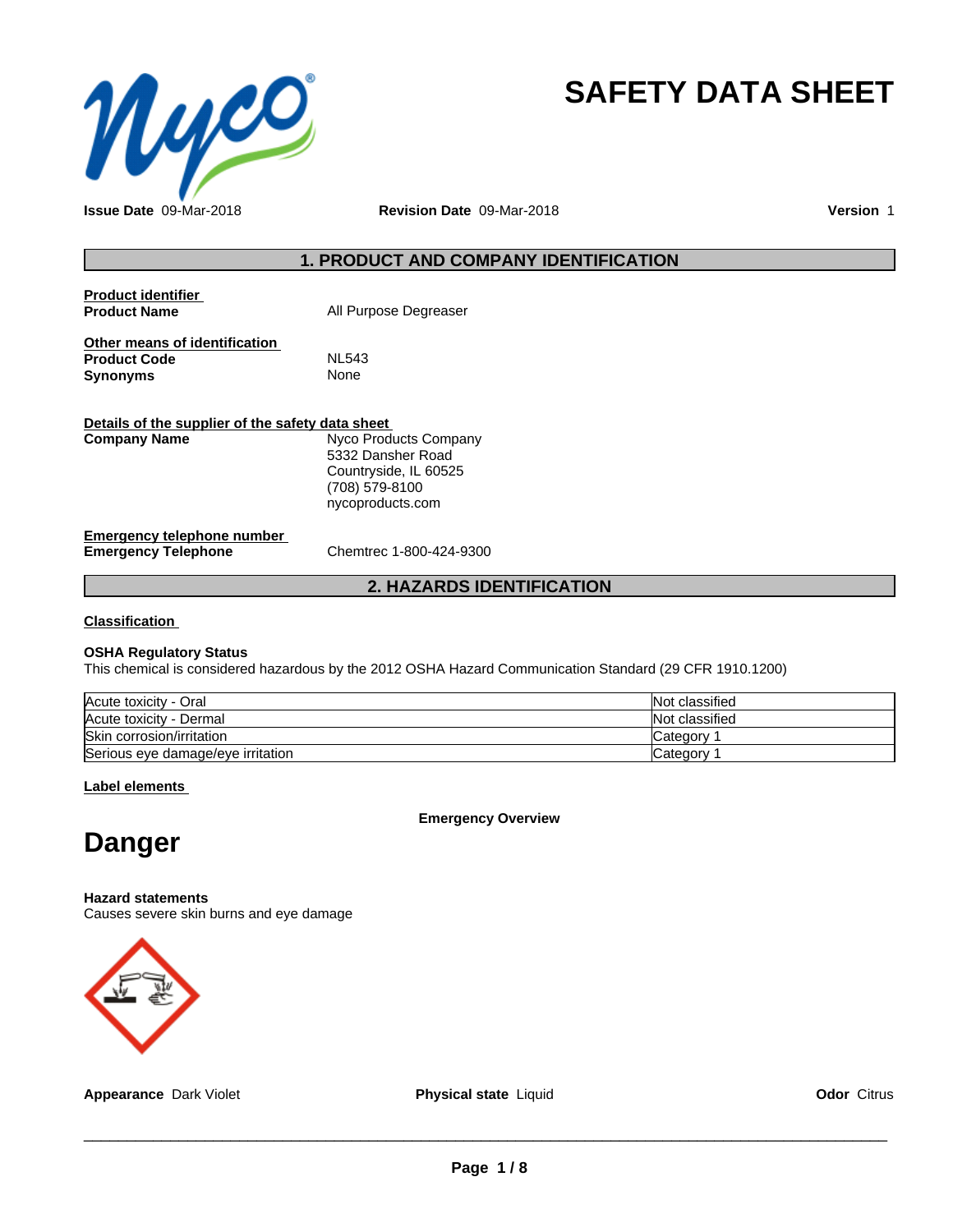#### **Precautionary Statements - Prevention**

Do not breathe dust/fume/gas/mist/vapors/spray Wash face, hands and any exposed skin thoroughly after handling Wear protective gloves/protective clothing/eye protection/face protection

#### **Precautionary Statements - Response**

Specific Treatment (See Section 4 on the SDS) IF IN EYES: Rinse cautiously with water for several minutes. Remove contact lenses, if present and easy to do. Continue rinsing Immediately call a POISON CENTER or doctor/physician IF ON SKIN (or hair): Remove/Take off immediately all contaminated clothing. Rinse skin with water/shower Wash contaminated clothing before reuse IF INHALED: Remove victim to fresh air and keep at rest in a position comfortable for breathing Immediately call a POISON CENTER or doctor/physician IF SWALLOWED: Rinse mouth. DO NOT induce vomiting Drink plenty of water Immediately call a POISON CENTER or doctor/physician

# **Precautionary Statements - Storage**

Store locked up

#### **Precautionary Statements - Disposal**

Disposal should be in accordance with applicable regional, national and local laws and regulations

#### **Hazards not otherwise classified (HNOC)**

**Other Information**

• Harmful to aquatic life with long lasting effects

Unknown Acute Toxicity 0% of the mixture consists of ingredient(s) of unknown toxicity

# **3. COMPOSITION/INFORMATION ON INGREDIENTS**

| <b>Chemical Name</b>      | <b>CAS No.</b> | Weight-% | <b>Trade Secret</b> |
|---------------------------|----------------|----------|---------------------|
| 2-(2-butoxyethoxy)ethanol | 112-34-5       |          |                     |
| Surfactant Blend          | Proprietary    |          |                     |
| Sodium Carbonate          | 497-19-8       |          |                     |

\*The exact percentage (concentration) of composition has been withheld as a trade secret.

## **4. FIRST AID MEASURES**

| <b>First aid measures</b>                                   |                                                                                                                                                                                                                                                                                                             |
|-------------------------------------------------------------|-------------------------------------------------------------------------------------------------------------------------------------------------------------------------------------------------------------------------------------------------------------------------------------------------------------|
| <b>General advice</b>                                       | Immediate medical attention is required.                                                                                                                                                                                                                                                                    |
| <b>Skin Contact</b>                                         | Immediate medical attention is required. Wash off immediately with soap and plenty of<br>water while removing all contaminated clothes and shoes.                                                                                                                                                           |
| Eye contact                                                 | Immediate medical attention is required. Rinse immediately with plenty of water, also under<br>the eyelids, for at least 15 minutes. Keep eye wide open while rinsing. Do not rub affected<br>area.                                                                                                         |
| <b>Inhalation</b>                                           | Remove to fresh air. Call a physician or poison control center immediately. If not breathing,<br>give artificial respiration. If breathing is difficult, give oxygen.                                                                                                                                       |
| <b>Ingestion</b>                                            | Immediate medical attention is required. Do NOT induce vomiting. Drink plenty of water.<br>Never give anything by mouth to an unconscious person. Remove from exposure, lie down.<br>Clean mouth with water and drink afterwards plenty of water. Call a physician or poison<br>control center immediately. |
| Self-protection of the first aider                          | Use personal protective equipment as required. Avoid contact with skin, eyes or clothing.                                                                                                                                                                                                                   |
| Most important symptoms and effects, both acute and delayed |                                                                                                                                                                                                                                                                                                             |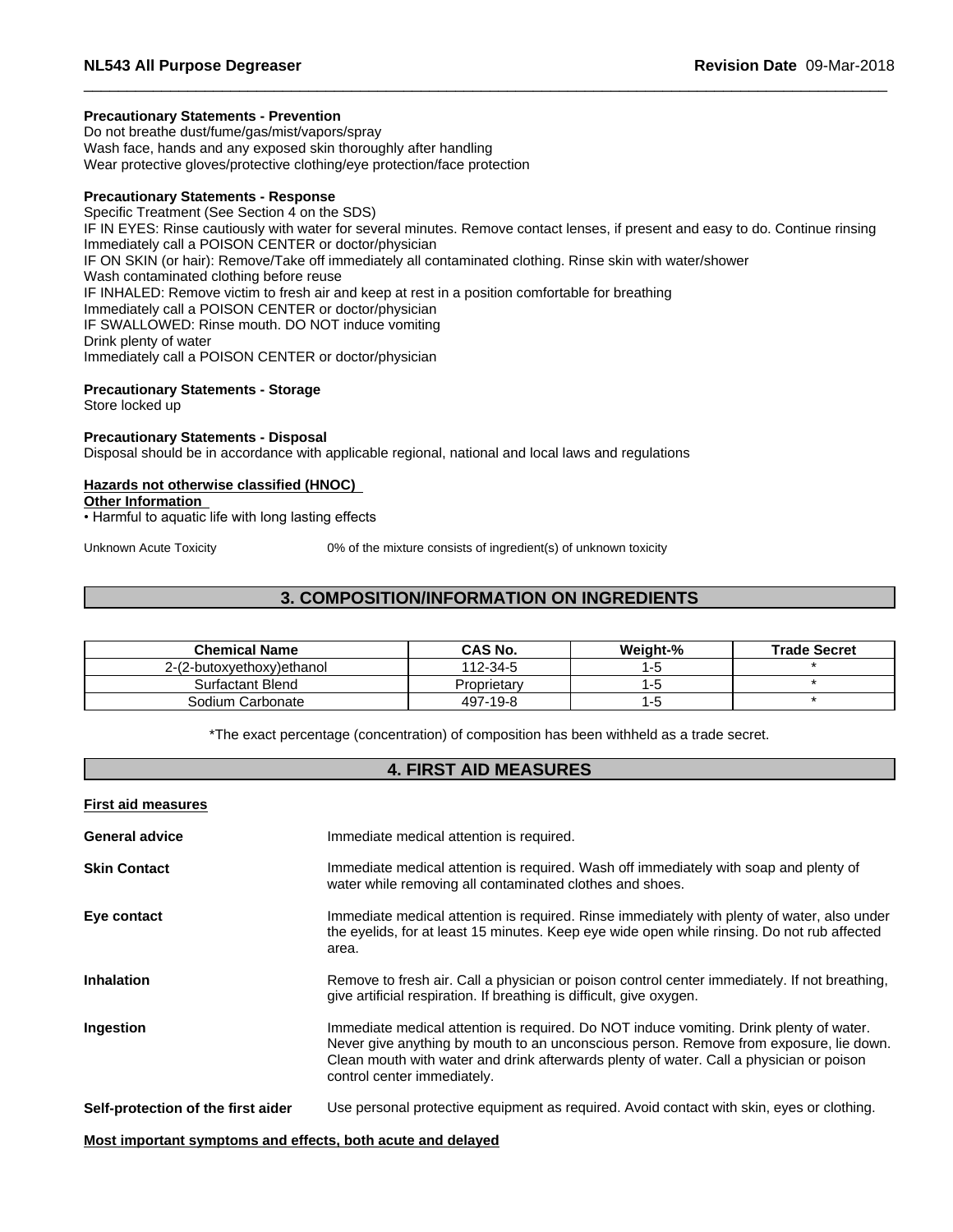| <b>Symptoms</b>    | Any additional important symptoms and effects are described in Section 11: Toxicology<br>Information.                                                                                                                                                                                                                                                                     |  |
|--------------------|---------------------------------------------------------------------------------------------------------------------------------------------------------------------------------------------------------------------------------------------------------------------------------------------------------------------------------------------------------------------------|--|
|                    | Indication of any immediate medical attention and special treatment needed                                                                                                                                                                                                                                                                                                |  |
| Note to physicians | Product is a corrosive material. Use of gastric lavage or emesis is contraindicated.<br>Possible perforation of stomach or esophagus should be investigated. Do not give<br>chemical antidotes. Asphyxia from glottal edema may occur. Marked decrease in blood<br>pressure may occur with moist rales, frothy sputum, and high pulse pressure. Treat<br>symptomatically. |  |

#### **5. FIRE-FIGHTING MEASURES**

#### **Suitable extinguishing media**

Use extinguishing measures that are appropriate to local circumstances and the surrounding environment.

**Unsuitable extinguishing media** Caution: Use of water spray when fighting fire may be inefficient.

#### **Specific hazards arising from the chemical**

The product causes burns of eyes, skin and mucous membranes. Thermal decomposition can lead to release of irritating and toxic gases and vapors. In the event of fire and/or explosion do not breathe fumes.

# **Explosion data**

**Sensitivity to Mechanical Impact** None. **Sensitivity to Static Discharge** None.

#### **Protective equipment and precautions for firefighters**

As in any fire, wear self-contained breathing apparatus pressure-demand, MSHA/NIOSH (approved or equivalent) and full protective gear.

### **6. ACCIDENTAL RELEASE MEASURES**

#### **Personal precautions, protective equipment and emergency procedures**

|                                                      | <b>7. HANDLING AND STORAGE</b>                                                                                                                                                                                                                                                                              |  |  |
|------------------------------------------------------|-------------------------------------------------------------------------------------------------------------------------------------------------------------------------------------------------------------------------------------------------------------------------------------------------------------|--|--|
| Methods for cleaning up                              | Take up mechanically, placing in appropriate containers for disposal. Clean contaminated<br>surface thoroughly. Use personal protective equipment as required. Dam up. Cover liquid<br>spill with sand, earth or other non-combustible absorbent material. After cleaning, flush<br>away traces with water. |  |  |
| <b>Methods for containment</b>                       | Prevent further leakage or spillage if safe to do so.                                                                                                                                                                                                                                                       |  |  |
| Methods and material for containment and cleaning up |                                                                                                                                                                                                                                                                                                             |  |  |
| <b>Environmental precautions</b>                     | Do not allow into any storm sewer drains, lakes, streams, ponds, estuaries, oceans or other<br>surface water bodies. Should not be released into the environment. Dispose of according to<br>all local city, state and federal rules and regulations.                                                       |  |  |
| <b>Environmental precautions</b>                     |                                                                                                                                                                                                                                                                                                             |  |  |
| <b>Personal precautions</b>                          | Evacuate personnel to safe areas. Use personal protective equipment as required. Avoid<br>contact with skin, eyes or clothing. Keep people away from and upwind of spill/leak.                                                                                                                              |  |  |
|                                                      |                                                                                                                                                                                                                                                                                                             |  |  |

# **Precautions for safe handling**

**Advice on safe handling** Use personal protective equipment as required.Avoid contact with skin, eyes or clothing. Ensure adequate ventilation, especially in confined areas. In case of insufficient ventilation, wear suitable respiratory equipment. Use only with adequate ventilation and in closed systems.

#### **Conditions for safe storage, including any incompatibilities**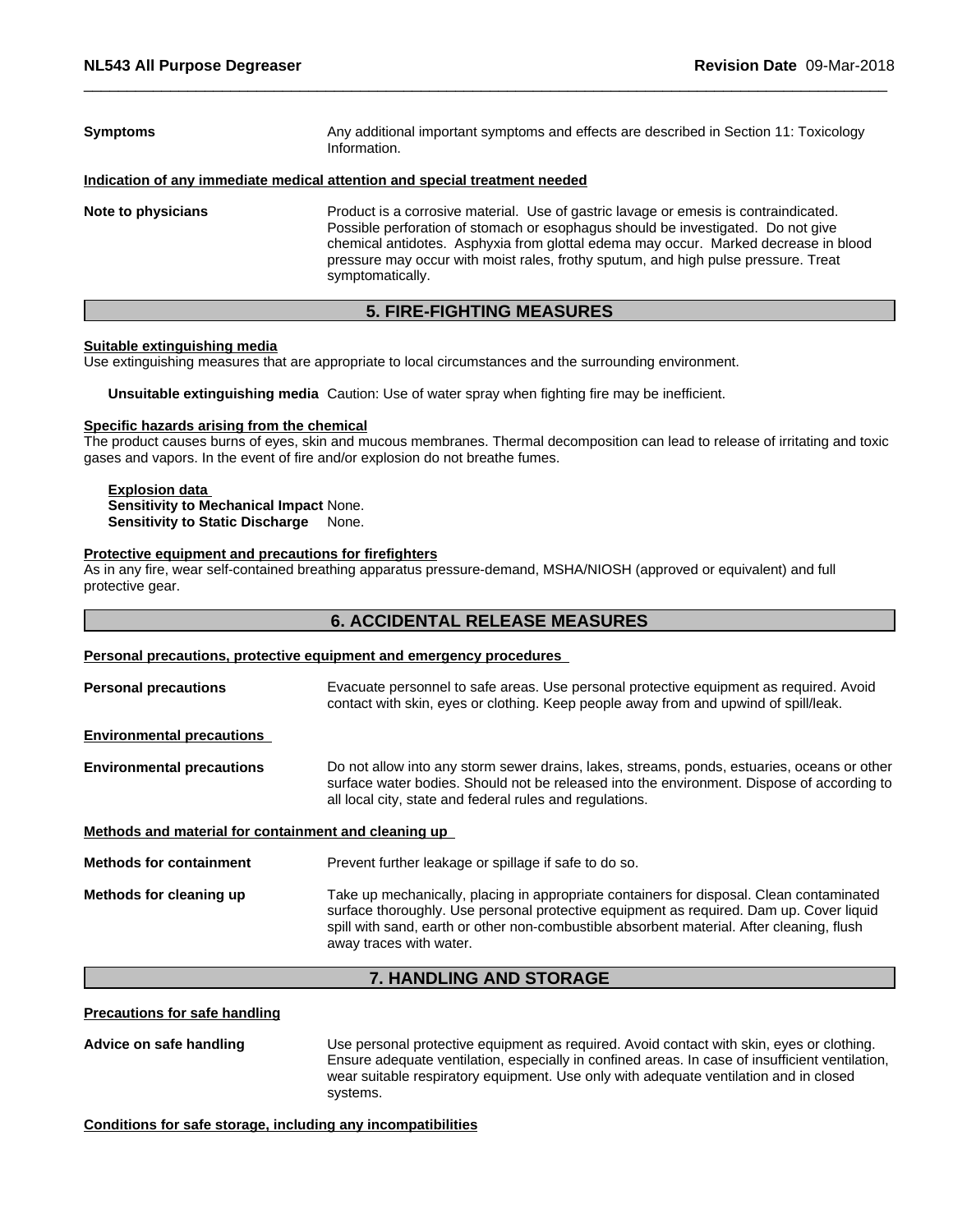**Storage Conditions** Keep container tightly closed in a dry and well-ventilated place. Keep out of the reach of children. Keep containers tightly closed in a dry, cool and well-ventilated place. Keep in properly labeled containers.

**Incompatible materials** Incompatible with strong acids and bases. Incompatible with oxidizing agents.

# **8. EXPOSURE CONTROLS/PERSONAL PROTECTION**

#### **Control parameters**

#### **Exposure Guidelines** .

| <b>Chemical Name</b>                                                  | <b>ACGIH TLV</b>                                 | <b>OSHA PEL</b>                                                                                                                                                                                                                                                                                                                                                          | <b>NIOSH IDLH</b>                                                                        |  |
|-----------------------------------------------------------------------|--------------------------------------------------|--------------------------------------------------------------------------------------------------------------------------------------------------------------------------------------------------------------------------------------------------------------------------------------------------------------------------------------------------------------------------|------------------------------------------------------------------------------------------|--|
| 2-(2-butoxyethoxy)ethanol                                             | TWA: 10 ppm inhalable fraction                   |                                                                                                                                                                                                                                                                                                                                                                          |                                                                                          |  |
| 112-34-5                                                              | and vapor                                        |                                                                                                                                                                                                                                                                                                                                                                          |                                                                                          |  |
| Sodium Hydroxide                                                      | Ceiling: 2 mg/m <sup>3</sup>                     | TWA: $2 \text{ mg/m}^3$                                                                                                                                                                                                                                                                                                                                                  | IDLH: 10 mg/m <sup>3</sup>                                                               |  |
| 1310-73-2                                                             |                                                  | (vacated) Ceiling: 2 mg/m <sup>3</sup>                                                                                                                                                                                                                                                                                                                                   | Ceiling: 2 mg/m <sup>3</sup>                                                             |  |
| NIOSH IDLH Immediately Dangerous to Life or Health                    |                                                  |                                                                                                                                                                                                                                                                                                                                                                          |                                                                                          |  |
| <b>Other Information</b>                                              | (11th Cir., 1992).                               |                                                                                                                                                                                                                                                                                                                                                                          | Vacated limits revoked by the Court of Appeals decision in AFL-CIO v. OSHA, 965 F.2d 962 |  |
| <b>Appropriate engineering controls</b>                               |                                                  |                                                                                                                                                                                                                                                                                                                                                                          |                                                                                          |  |
| <b>Engineering Controls</b>                                           | Showers, Eyewash stations & Ventilation systems. |                                                                                                                                                                                                                                                                                                                                                                          |                                                                                          |  |
| Individual protection measures, such as personal protective equipment |                                                  |                                                                                                                                                                                                                                                                                                                                                                          |                                                                                          |  |
| <b>Eye/face protection</b>                                            |                                                  | Tight sealing safety goggles. Wear a face shield if splashing hazard exists.                                                                                                                                                                                                                                                                                             |                                                                                          |  |
| Skin and body protection                                              |                                                  | Wear impervious protective clothing, including boots, gloves, lab coat, apron or coveralls,<br>as appropriate, to prevent skin contact.                                                                                                                                                                                                                                  |                                                                                          |  |
| <b>Respiratory protection</b>                                         |                                                  | If exposure limits are exceeded or irritation is experienced, NIOSH/MSHA approved<br>respiratory protection should be worn. Positive-pressure supplied air respirators may be<br>required for high airborne contaminant concentrations. Respiratory protection must be<br>provided in accordance with current local regulations.                                         |                                                                                          |  |
| <b>General Hygiene</b>                                                | gloves and eye/face protection.                  | When using do not eat, drink or smoke. Keep away from food, drink and animal feeding<br>stuffs. Contaminated work clothing should not be allowed out of the workplace. Regular<br>cleaning of equipment, work area and clothing is recommended. Avoid contact with skin,<br>eyes or clothing. Take off all contaminated clothing and wash it before reuse. Wear suitable |                                                                                          |  |

### **9. PHYSICAL AND CHEMICAL PROPERTIES**

## **Information on basic physical and chemical properties**

**Flammability (solid, gas)** No data available

**Upper flammability limit:** No Information available

**Boiling point / boiling range<br>Evaporation rate** 

**Flammability Limits in Air**

| <b>Physical state</b>         | Liquid                   |             |
|-------------------------------|--------------------------|-------------|
| Appearance                    | Dark Violet              |             |
| Color                         | Dark Violet              |             |
| Odor                          | Citrus                   |             |
| Odor threshold                | No Information available |             |
| <b>Property</b>               | Values                   | Remarks • N |
| рH                            | $11.0 - 12.0$            |             |
| <b>Specific Gravity</b>       | 1.053                    |             |
| <b>Viscosity</b>              | $< 25$ cP @ 25 °C        |             |
| Melting point/freezing point  | No Information available |             |
| <b>Flash point</b>            | 96 °C 205 °F             |             |
| Boiling point / boiling range | < 212  ° F               |             |

**No Information available** 

**Property CONFIDENT**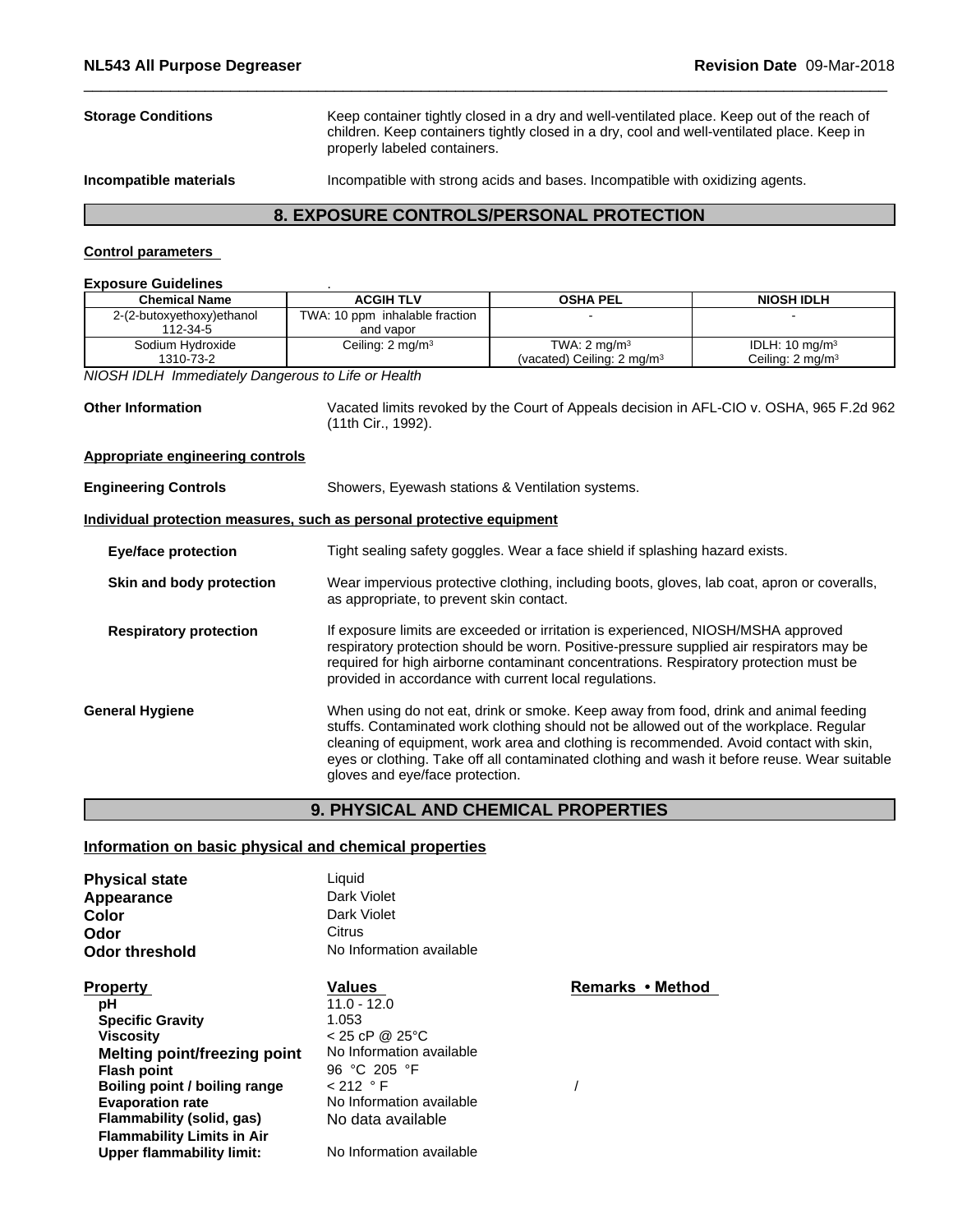| Lower flammability limit:        | No Information available |  |
|----------------------------------|--------------------------|--|
| Vapor pressure                   | No Information available |  |
| Vapor density                    | No Information available |  |
| <b>Water solubility</b>          | Complete                 |  |
| <b>Partition coefficient</b>     | No Information available |  |
| <b>Autoignition temperature</b>  | No Information available |  |
| <b>Decomposition temperature</b> | No Information available |  |
|                                  |                          |  |
| Nthar Infarmatian                |                          |  |

#### **Other Information**

**Density Lbs/Gal** 8.77<br> **VOC Content (%)** 3.5 **VOC** Content (%)

# **10. STABILITY AND REACTIVITY**

#### **Reactivity**

No data available

#### **Chemical stability**

Stable under recommended storage conditions.

#### **Possibility of Hazardous Reactions**

None under normal processing.

#### **Conditions to avoid**

Exposure to air or moisture over prolonged periods.

#### **Incompatible materials**

Incompatible with strong acids and bases. Incompatible with oxidizing agents.

#### **Hazardous Decomposition Products**

Thermal decomposition can lead to release of irritating and toxic gases and vapors.

### **11. TOXICOLOGICAL INFORMATION**

#### **Information on likely routes of exposure**

#### **Product Information**

| <b>Inhalation</b>   | Avoid breathing vapors or mists. Inhalation of vapors in high concentration may cause<br>irritation of respiratory system.                    |
|---------------------|-----------------------------------------------------------------------------------------------------------------------------------------------|
| Eye contact         | Avoid contact with eyes. Corrosive. No data available.                                                                                        |
| <b>Skin Contact</b> | Avoid contact with skin. Corrosive. Contact with skin may cause severe irritation and burns.                                                  |
| Ingestion           | Do not taste or swallow. Ingestion causes acute irritation and burns to the mucous<br>membranes of the mouth, trachea, esophagus and stomach. |

| <b>Chemical Name</b>                   | Oral LD50            | Dermal LD50             | <b>Inhalation LC50</b>               |
|----------------------------------------|----------------------|-------------------------|--------------------------------------|
| 2-(2-butoxyethoxy) ethanol<br>112-34-5 | $= 5660$ mg/kg (Rat) | $= 2700$ mg/kg (Rabbit) |                                      |
| Surfactant Blend                       | $>$ 2000 mg/kg (Rat) | $>$ 2000 mg/kg (Rat)    |                                      |
| Sodium Carbonate<br>497-19-8           | $= 4090$ mg/kg (Rat) |                         | $= 2300$ mg/m <sup>3</sup> (Rat) 2 h |

#### **Information on toxicological effects**

**Symptoms** No Information available.

#### **Delayed and immediate effects as well as chronic effects from short and long-term exposure**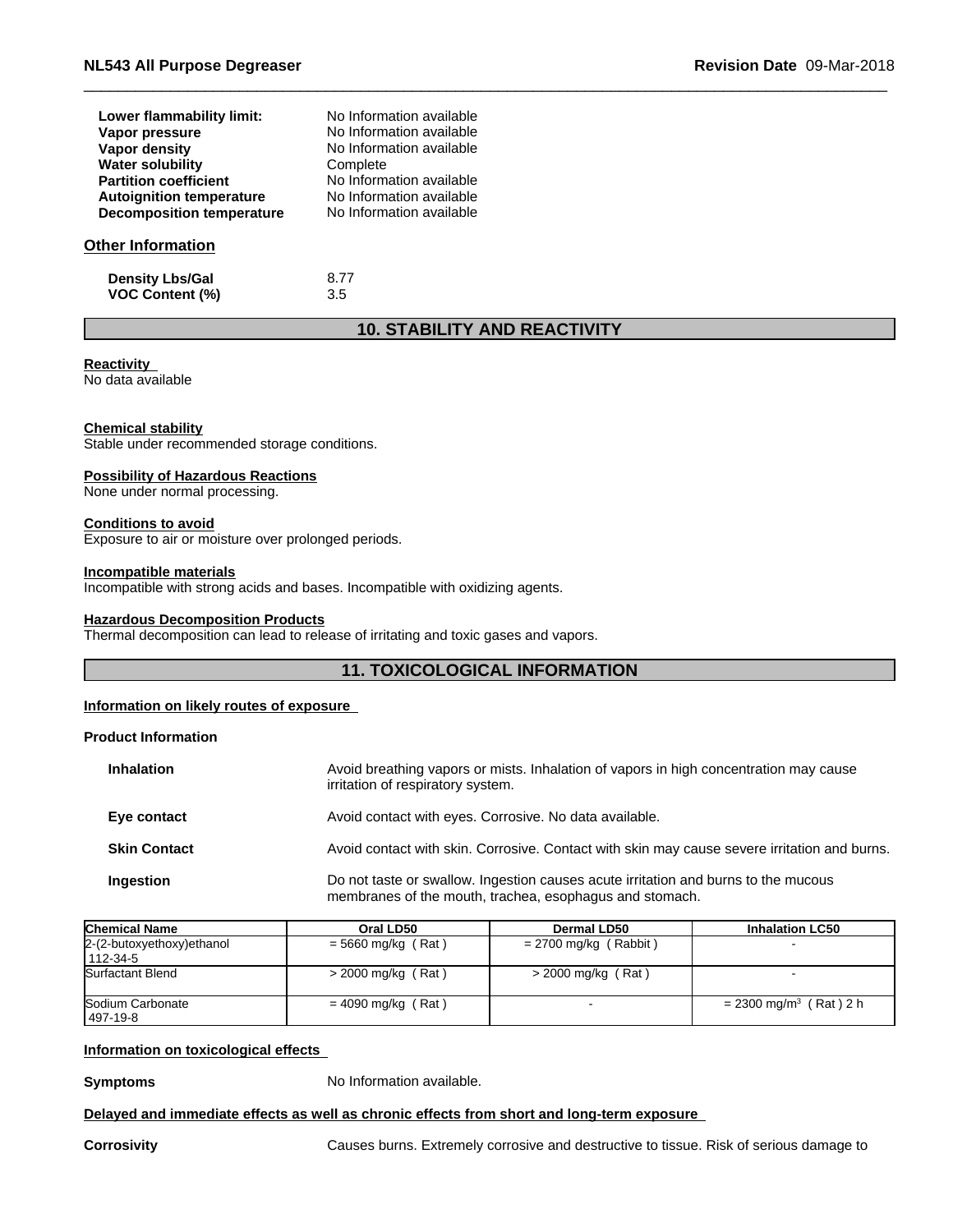|                                                      | eyes.                                                                                                                                                                                                                                                                                                             |
|------------------------------------------------------|-------------------------------------------------------------------------------------------------------------------------------------------------------------------------------------------------------------------------------------------------------------------------------------------------------------------|
| <b>Sensitization</b>                                 | No Information available.                                                                                                                                                                                                                                                                                         |
| Germ cell mutagenicity                               | No Information available.                                                                                                                                                                                                                                                                                         |
| Carcinogenicity                                      | No Information available.                                                                                                                                                                                                                                                                                         |
| <b>Reproductive toxicity</b>                         | No Information available.                                                                                                                                                                                                                                                                                         |
| <b>STOT - single exposure</b>                        | No Information available.                                                                                                                                                                                                                                                                                         |
| <b>STOT - repeated exposure</b>                      | No Information available.                                                                                                                                                                                                                                                                                         |
| <b>Chronic toxicity</b>                              | Chronic exposure to corrosive fumes/gases may cause erosion of the teeth followed by jaw<br>necrosis. Bronchial irritation with chronic cough and frequent attacks of pneumonia are<br>common. Gastrointestinal disturbances may also be seen. Avoid repeated exposure.<br>Possible risk of irreversible effects. |
| <b>Aspiration hazard</b>                             | No Information available.                                                                                                                                                                                                                                                                                         |
| Numerical measures of toxicity - Product Information |                                                                                                                                                                                                                                                                                                                   |
| <b>Unknown Acute Toxicity</b>                        | 0% of the mixture consists of ingredient(s) of unknown toxicity                                                                                                                                                                                                                                                   |
|                                                      | The following values are calculated based on chapter 3.1 of the GHS document.                                                                                                                                                                                                                                     |
| ATEmix (oral)                                        | 29,879.00                                                                                                                                                                                                                                                                                                         |
| <b>ATEmix (dermal)</b>                               | 42,353.00                                                                                                                                                                                                                                                                                                         |
| <b>ATEmix (inhalation-dust/mist)</b>                 | 76.67                                                                                                                                                                                                                                                                                                             |
|                                                      |                                                                                                                                                                                                                                                                                                                   |

# **12. ECOLOGICAL INFORMATION**

#### **Ecotoxicity**

2.29% of the mixture consists of components(s) of unknown hazards to the aquatic environment

| <b>Chemical Name</b>                  | Algae/aguatic plants                           | <b>Fish</b>                                                                                                                                                                                                          | Crustacea                                                                  |
|---------------------------------------|------------------------------------------------|----------------------------------------------------------------------------------------------------------------------------------------------------------------------------------------------------------------------|----------------------------------------------------------------------------|
| 2-(2-butoxyethoxy)ethanol<br>112-34-5 | 100: 96 h Desmodesmus<br>subspicatus mg/L EC50 | 1300: 96 h Lepomis macrochirus<br>mg/L LC50 static                                                                                                                                                                   | 2850: 24 h Daphnia magna mg/L<br>EC50 100: 48 h Daphnia magna<br>mg/L EC50 |
| <b>Surfactant Blend</b>               |                                                | 1.2: 96 h Oncorhynchus mykiss<br>mg/L LC50                                                                                                                                                                           | 5.3: 48 h Daphnia mg/L LC50                                                |
| Sodium Carbonate<br>497-19-8          | 242: 120 h Nitzschia mg/L EC50                 | 300: 96 h Lepomis macrochirus<br>mg/L LC50 static 310 - 1220: 96 h<br>Pimephales promelas mg/L LC50<br>static                                                                                                        | 265: 48 h Daphnia magna mg/L<br>EC50                                       |
| Sodium Sulfate<br>7757-82-6           |                                                | 3040 - 4380: 96 h Lepomis<br>macrochirus mg/L LC50 static<br>13500: 96 h Lepomis macrochirus<br>mg/L LC50 13500 - 14500: 96 h<br>Pimephales promelas mg/L LC50<br>6800: 96 h Pimephales promelas<br>mg/L LC50 static | 2564: 48 h Daphnia magna mg/L<br>EC50 630: 96 h Daphnia magna<br>mg/L EC50 |
| Sodium Hydroxide<br>1310-73-2         |                                                | 45.4: 96 h Oncorhynchus mykiss<br>mg/L LC50 static                                                                                                                                                                   |                                                                            |

#### **Persistence and degradability**

No Information available.

#### **Bioaccumulation**

No Information available.

**Other adverse effects** No Information available

# **13. DISPOSAL CONSIDERATIONS Waste treatment methods Disposal of wastes** Disposal should be in accordance with applicable regional, national and local laws and regulations. **Contaminated packaging** Do not reuse container.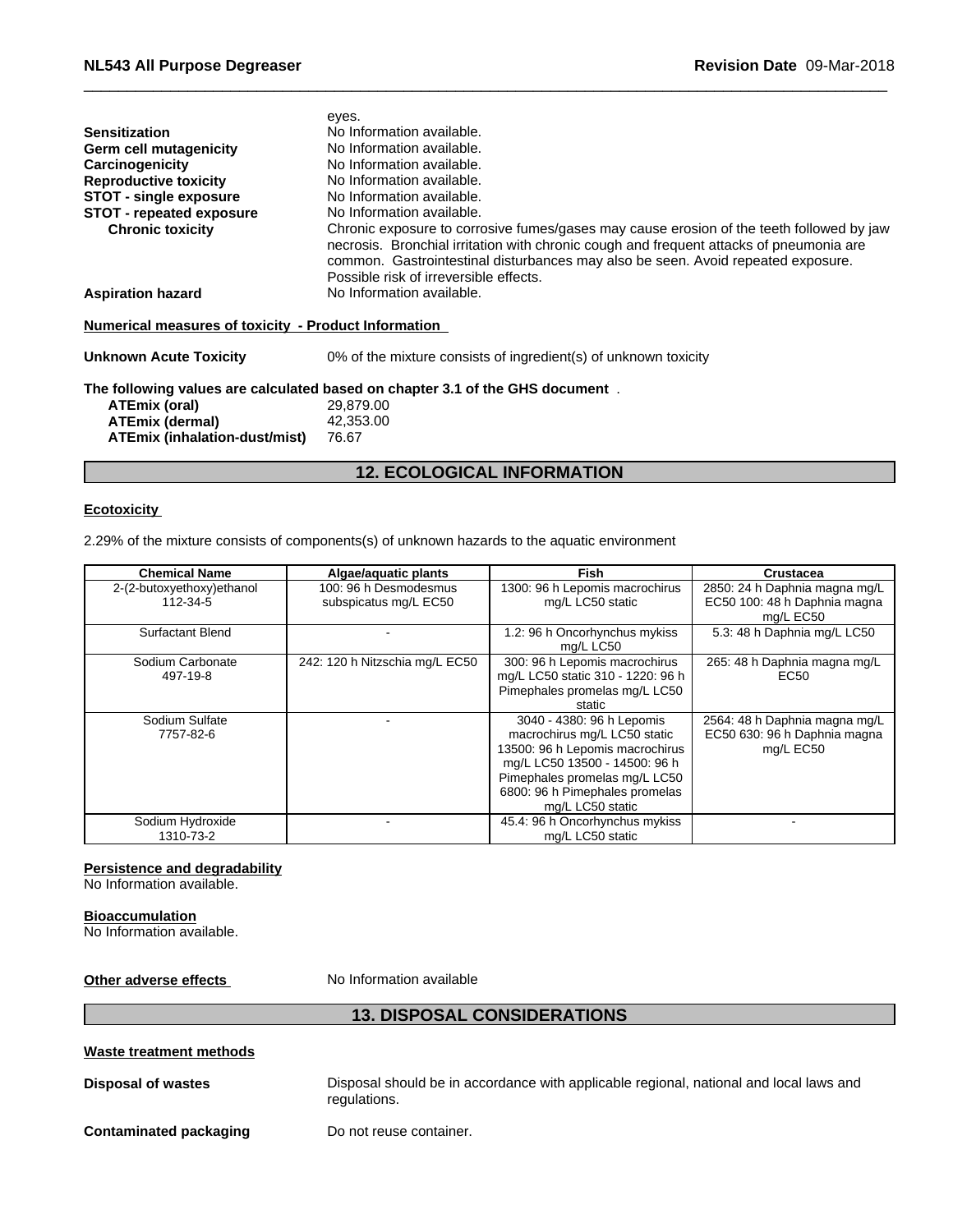This product contains one or more substances that are listed with the State of California as a hazardous waste.

| <b>Chemical Name</b>         | California Hazardous Waste Status |
|------------------------------|-----------------------------------|
| Sodium Carbonate<br>497-19-8 | Corrosive                         |

### **14. TRANSPORT INFORMATION**

The basic description below is specific to the container size. This information is provided for at a glance DOT information. Please refer to the container and/or shipping papers for the appropriate shipping description before tendering this material for shipment. For additional information, please contact the distributor listed in section 1 of this SDS.

| <b>DOT</b> | Not regulated |
|------------|---------------|
|            |               |

**TDG** Not regulated

## **15. REGULATORY INFORMATION**

**0.5 % VOC all VOC content is CARB EXEMPT as LVP.**

| International Inventories |          |  |
|---------------------------|----------|--|
| <b>TSCA</b>               | Complies |  |
| <b>DSL/NDSL</b>           | Complies |  |

#### **Legend:**

 **TSCA** - United States Toxic Substances Control Act Section 8(b) Inventory  **DSL/NDSL** - Canadian Domestic Substances List/Non-Domestic Substances List

#### **US Federal Regulations**

#### **SARA 313**

Section 313 of Title III of the Superfund Amendments and Reauthorization Act of 1986 (SARA). This product contains a chemical or chemicals which are subject to the reporting requirements of the Act and Title 40 of the Code of Federal Regulations, Part 372

| <b>Chemical Name</b>                   | <b>SARA 313 - Threshold Values %</b> |  |
|----------------------------------------|--------------------------------------|--|
| $2-(2-butoxyethoxy)ethanol - 112-34-5$ | 1.0                                  |  |
| <b>SARA 311/312 Hazard Categories</b>  |                                      |  |
| Acute health hazard                    | Yes                                  |  |
| <b>Chronic Health Hazard</b>           | Yes                                  |  |
| Fire hazard                            | No                                   |  |
| Sudden release of pressure hazard      | No                                   |  |
| <b>Reactive Hazard</b>                 | No                                   |  |

#### **CWA** (Clean Water Act)

This product does not contain any substances regulated as pollutants pursuant to the Clean Water Act (40 CFR 122.21 and 40 CFR 122.42)

#### **CERCLA**

This material, as supplied, does not contain any substances regulated as hazardous substances under the Comprehensive Environmental Response Compensation and Liability Act (CERCLA) (40 CFR 302) or the Superfund Amendments and Reauthorization Act (SARA) (40 CFR 355). There may be specific reporting requirements at the local, regional, or state level pertaining to releases of this material

#### **US State Regulations**

#### **California Proposition 65**

This product has been evaluated and does not require warning labeling under California Proposition 65.